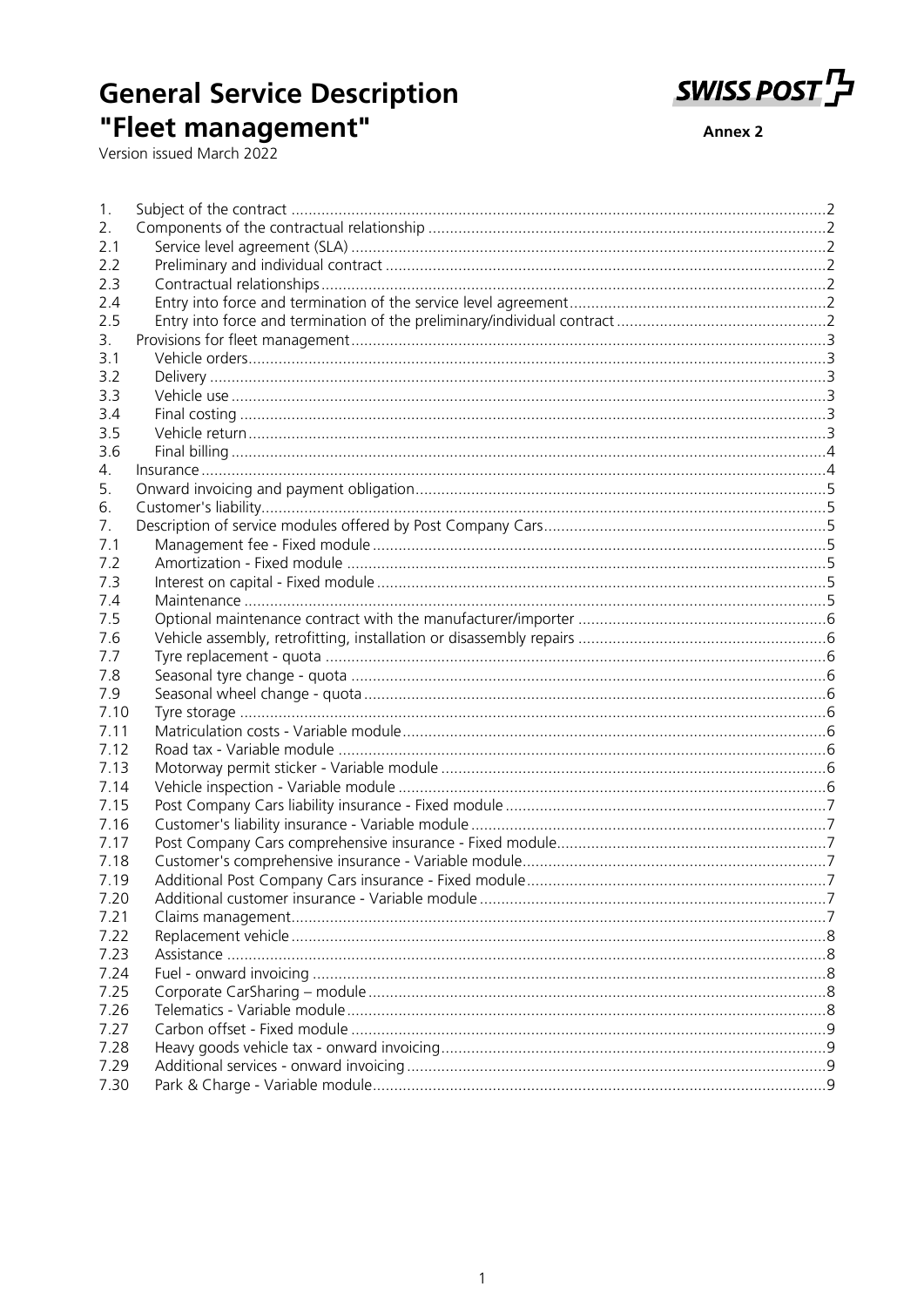## <span id="page-1-0"></span>**1. Subject of the contract**

This General Service Description (GSD) governs the structure of the contract and describes the individual services with respect to the procurement of fleet management services by customers (hereinafter referred to as the "customer") from Post Company Cars Ltd (hereinafter referred to as "Post Company Cars").

## <span id="page-1-1"></span>**2. Components of the contractual relationship**

## <span id="page-1-2"></span>**2.1 Service level agreement (SLA)**

2.1.1 The type of contract (closed or open account) and the service scope are defined in the service level agreement.

Closed account  $\rightarrow$  The amount calculated for the monthly flat rate serves as a fixed price for the duration of the contract term. At the end of the contract term, there will be no final bill for the contractually agreed service modules. This excludes service modules explicitly designated as "variable modules" in section 7. These modules will always be billed in accordance with the actual costs incurred. This concerns the following services: matriculation costs

road tax motorway permit stickers vehicle inspection customer's insurance services

– telematics and Park & Charge

2.1.2 Open account  $\rightarrow$  The amount calculated for the monthly flat rate serves as a payment on account. At the end of the contract term, the service modules are billed (actual costs are offset by the amount already paid). Services explicitly designated as "fixed modules" in section 7 are not included. These services are not billed as Post Company Cars guarantees the costs of these services for each vehicle for the duration of the contract term. This concerns the following services:

management fee amortization interest on capital Post Company Cars insurance services carbon offset

# <span id="page-1-3"></span>**2.2 Preliminary and individual contract**

- **Preliminary contract:** This contains the specific agreements applicable to the vehicle in question as well as the provisional monthly flat rate or provisional payment on account. Post Company Cars orders the appropriate vehicle based on the preliminary contract.
- **Individual contract:** Once the vehicle has been delivered, the parties conclude an individual contract for each vehicle, based on the preliminary contract. The monthly flat rate from the preliminary contract is recalculated and adapted for the individual contract if the vehicle purchase price or any optional maintenance contracts have been amended by the supplier, or the financing interest rate or price of thirdparty services and deliveries have changed by the time the vehicle is delivered.

# <span id="page-1-4"></span>**2.3 Contractual relationships**

In the event of discrepancies between the contracts/agreements, the individual contract takes precedence over the service level agreement for the purpose of interpretation.

#### <span id="page-1-5"></span>**2.4 Entry into force and termination of the service level agreement**

The service level agreement is concluded for an unlimited period. By signing an initial preliminary contract, the signed service level agreement, the General Terms and Conditions and this General Service Description take effect and remain in force for as long as the individual contract exists.

The service level agreement can be terminated in writing by either party at any time, subject to a period of notice of three months to the end of a month. Regular termination of the service level agreement has no effect on the preliminary/individual contracts in force at the time of termination. The provisions of the service level agreement will continue to apply to these preliminary/individual contracts until the agreed term of each preliminary/individual contract expires.

# <span id="page-1-6"></span>**2.5 Entry into force and termination of the preliminary/individual contract**

The preliminary/individual contract will enter into force upon signing. The customer is entitled to terminate specific or all individual contracts in writing, subject to a period of notice of three months to the end of a month. Until such time as the vehicle is delivered, Post Company Cars can withdraw from the respective preliminary contracts if the customer is no longer creditworthy.

Post Company Cars may terminate the individual contract without notice for the following reasons: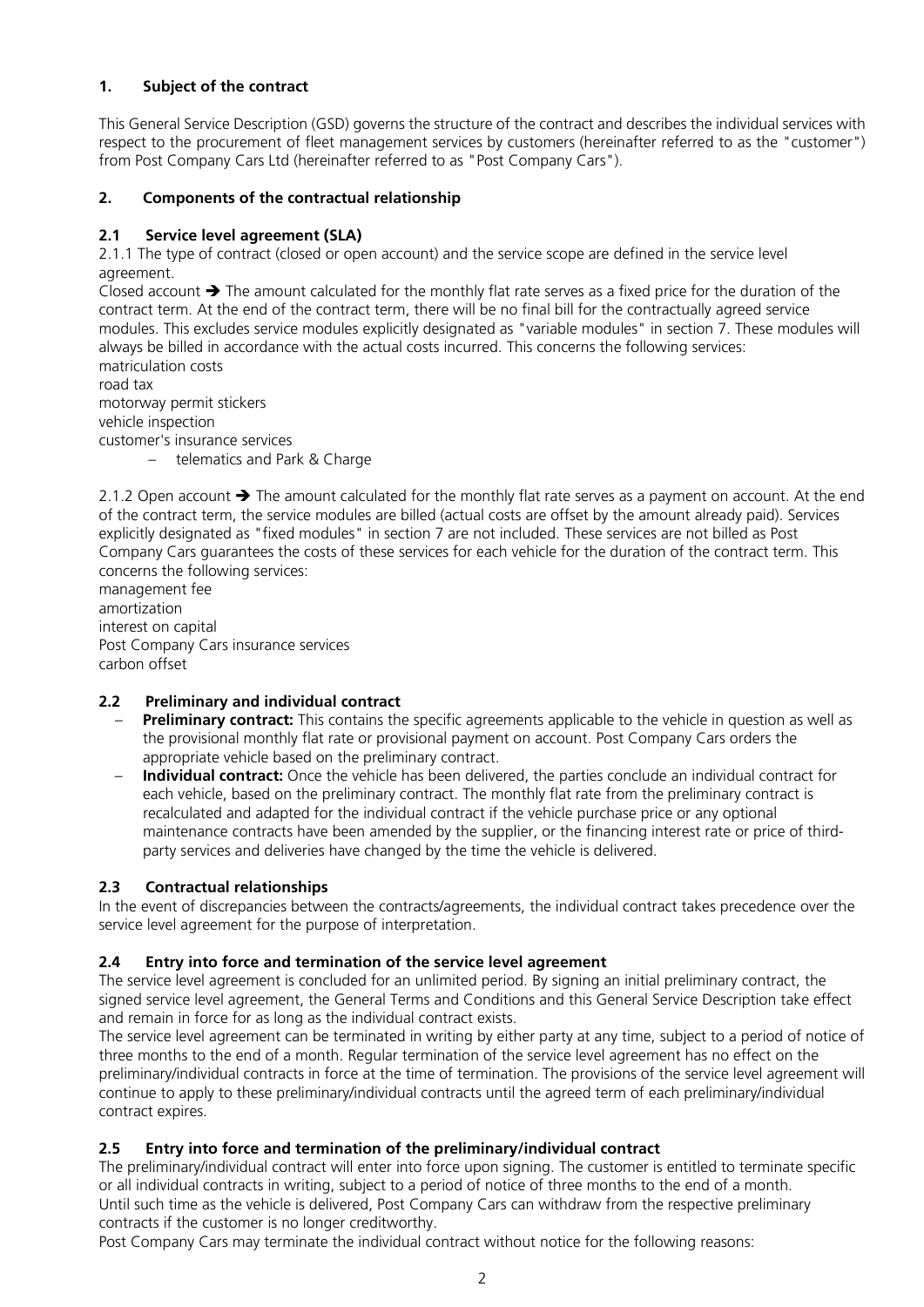- Customer does not fulfil contractual obligations, in particular with regard to improper use of the vehicle
- Insufficient insurance cover
- Bankruptcy or administration proceedings instituted against the customer
- Vehicles are garnished or seized from the customer
- Certificate of loss in the customer's name

The customer bears the costs incurred by Post Company Cars resulting from such circumstances and must return the vehicles to Post Company Cars immediately at his own expense.

### <span id="page-2-0"></span>**3. Provisions for fleet management**

### <span id="page-2-1"></span>**3.1 Vehicle orders**

Post Company Cars orders the vehicle in accordance with the signed preliminary contract. If the vehicle is financed by Post Company Cars (Post Company Cars property), the vehicle is ordered exclusively by Post Company Cars unless otherwise stipulated in writing.

If a vehicle cannot be delivered for reasons for which Post Company Cars is not responsible, the relevant preliminary contract is no longer applicable and Post Company Cars is under no obligation to compensate for loss. Post Company Cars will not be held liable for delayed vehicle deliveries which are not caused by Post Company Cars.

# <span id="page-2-2"></span>**3.2 Delivery**

Upon delivery of the vehicle to the employee specified by the customer, a handover log is produced and signed by both parties. Post Company Cars assumes no liability for defects to the vehicle or individual vehicle parts. Post Company Cars cedes to the customer all guarantees vis-à-vis the supplier or manufacturer. Once the vehicle has been delivered, the customer will receive the individual contract from Post Company Cars for signing.

## <span id="page-2-3"></span>**3.3 Vehicle use**

The customer undertakes to use the vehicle carefully, to look after it diligently, to maintain it correctly, to avoid overloading and improper use, and to observe the instructions of the manufacturer/importer (e.g. running-in check, regular function, oil and fluid level checks, inspections, guarantees, etc.). In particular, the customer must complete the service tasks described in the service book punctually and reliably, or at least as per the manufacturer's guidelines. The partner garages or official brand dealerships defined by Post Company Cars are to be commissioned with the service, inspection and maintenance work. Tyres are to be procured via contractual tyre partners determined by Post Company Cars or via the Post Company Cars partner garage network.

In the event of accidents and other loss events, Post Company Cars must be notified immediately by the customer. In each case, the customer must also submit a written damage report to Post Company Cars straight away. Maintenance repairs (damage due to collision, accident or impact) by an Post Company Cars partner bodyshop requires the prior consent of Post Company Cars and the relevant insurance company. Costs resulting from noncompliance will be billed to the customer.

No technical alterations (e.g. engine tuning, installation of sports suspension, mounting of spoilers, etc.), (dis)assembly, retrofitting or inscriptions may be carried out on the vehicle without the prior written consent of Post Company Cars. On return to Post Company Cars, the vehicle must be restored to its original condition (in particular without stickers) in accordance with the vehicle configuration (unless otherwise agreed). The customer will bear the costs associated with restoring the vehicle to its original condition. Costs (and any loss in vehicle value) incurred by Post Company Cars as a result of this provision not being observed will be billed to the customer.

# <span id="page-2-4"></span>**3.4 Final costing**

Post Company Cars is entitled to undertake a final costing and bill the new monthly flat rate in the following instances:

- Any alterations, amendments to statutory taxes, fees or duties
- Any penalties or bonuses from insurance premiums, or premium increases or reductions
- Change to contractually agreed general conditions such as kilometrage and/or contract term
- Discrepancy between calculated costs and actual costs (for open account)

If Post Company Cars does not undertake a final costing (e.g. because the individual contract is soon to expire), the customer is obliged to assume the additional costs in the form of a direct invoice, in accordance with the aforementioned cases.

### <span id="page-2-5"></span>**3.5 Vehicle return**

Unless otherwise agreed in writing, the customer is obliged to return the vehicle, together with all vehicle documentation, keys and navigation CD, free of charge, fully equipped, cleaned, and in an orderly state in accordance with the contract terms, to the location designated by Post Company Cars on the last day of the contract. If the vehicle is not returned in accordance with these conditions, the customer will bear the resulting costs as determined by experts. The vehicle is to be inspected by a neutral expert commissioned by Post Company Cars. Any damage or loss will be recorded on a returned vehicle log. The neutral expert will then calculate any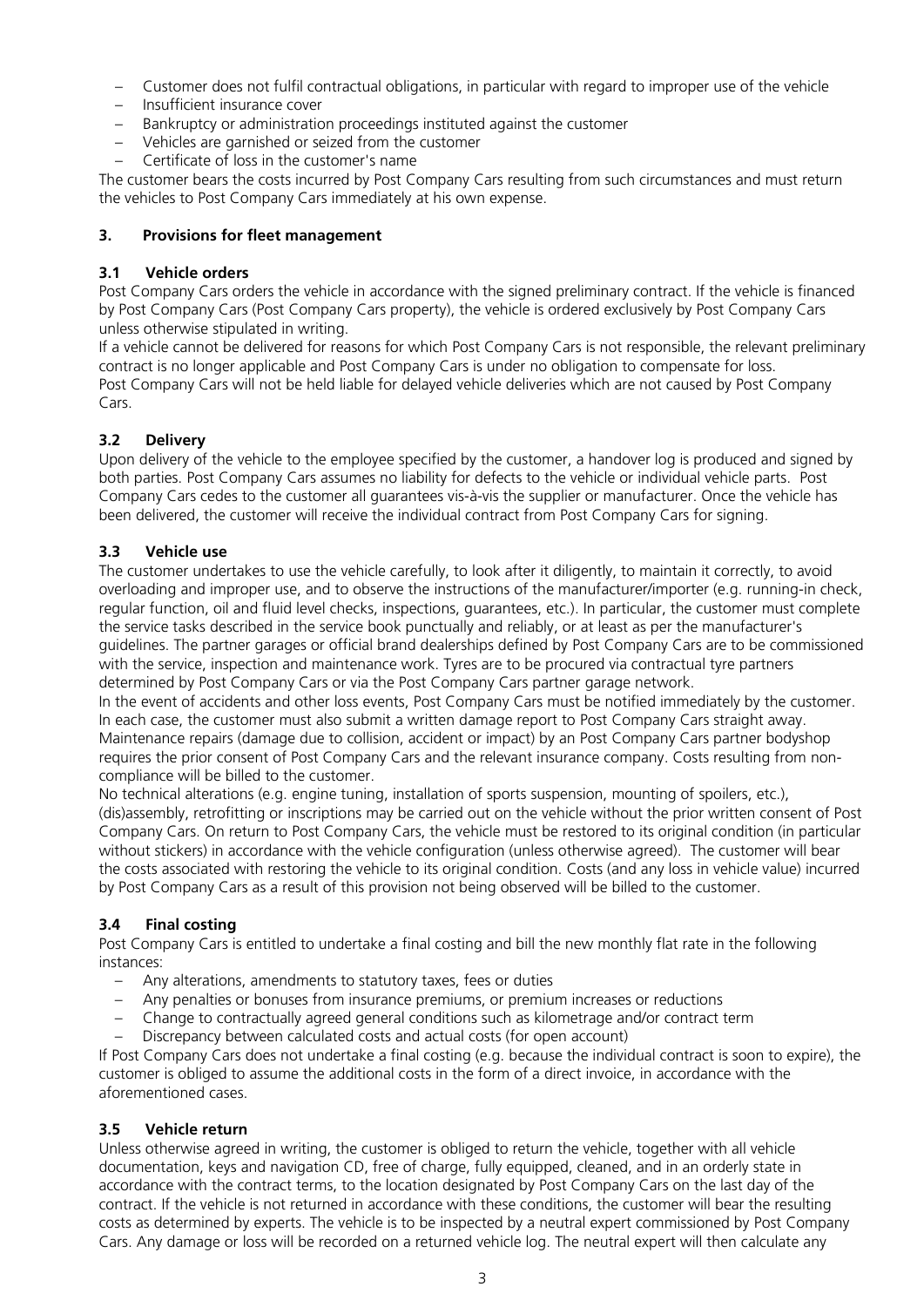reduction in value owing to damage or loss to the vehicle which cannot be attributed to normal use. The expert will also assess the vehicle's technical condition (incl. expert's mechanical report) and the tread depth of the tyres. If the customer fails to return the vehicle on time, Post Company Cars is entitled to have the vehicle collected at the customer's expense.

If the customer wishes to purchase the vehicle at the end of the contract, he must inform Post Company Cars of this no later than one month prior to the end of the contract.

# <span id="page-3-0"></span>**3.6 Final billing**

3.6.1 Premature contract termination

3.6.1.1 Closed account  $\rightarrow$  Within two months of the vehicle being returned, Post Company Cars will issue a final bill as follows:

- Post Company Cars issues a final costing based on the original calculation but with the new parameters such as contract term, kilometrage, residual value. The difference between the recalculated costs and the payments already made is billed to the customer.
- The difference between the costs already billed and the actual costs for services not included in the monthly fixed rate is established and either debited or credited to the customer.
- − Post Company Cars bills any depreciation of the vehicle on the basis of the returned vehicle log and the opinion of the neutral expert.
- Post Company Cars charges a processing fee for premature contract termination in accordance with the service level agreement.

3.6.1.2 Open account → Within two months of the vehicle being returned, Post Company Cars will issue a final bill as follows:

- For all service modules (excluding those which are explicitly designated as fixed modules), Post Company Cars issues a bill based on the actual costs incurred and the payments already made (sum of all payments made on account).
- Post Company Cars issues a bill for the vehicle's market resale price and the residual value defined in the individual contract. If the proceeds are lower than the imputed residual value, the difference is charged to the customer. If the proceeds are higher than the imputed residual value, the difference of the breakdown agreed in the service level agreement is credited to the customer.
- In both instances, the customer is billed for the remarketing costs in accordance with the flat rate stipulated in the service level agreement.
- − Post Company Cars charges a processing fee for premature contract termination in accordance with the service level agreement.

# 3.6.2 Ordinary contract termination

3.6.2.1 Closed account → Within two months of the vehicle being returned, Post Company Cars will issue a final bill as follows:

Excess or unused kilometres (up to 5,000 km in the case of unused kilometres) are compared with the contractually agreed kilometrage and debited or credited to the customer accordingly.

Any depreciation is billed to the customer based on the returned vehicle log and the opinion of the neutral expert. The difference between the billed costs and the actual costs for services not included in the monthly fixed rate is established and either debited or credited to the customer.

3.6.2.2 Open account → Within two months of the vehicle being returned, Post Company Cars will issue a final bill as follows:

For all service modules (excluding those which are explicitly designated as fixed modules), Post Company Cars issues a bill based on the actual costs incurred and the payments already made (sum of all payments made on account). Post Company Cars issues a bill for the vehicle's market resale price and the residual value defined in the individual contract. If the proceeds are lower than the imputed residual value, the difference is charged to the customer. If the proceeds are higher than the imputed residual value, the difference of the breakdown agreed in the service level agreement is credited to the customer.

In both instances, the customer is billed for the remarketing costs in accordance with the flat rate stipulated in the service level agreement.

The difference between the billed costs and the actual costs of services not included in the monthly fixed rate is established and offset (debited or credited to the customer).

# <span id="page-3-1"></span>**4. Insurance**

Unless otherwise stipulated in writing in the service level agreement, the customer is obliged to take out liability insurance of CHF 100 million per event plus comprehensive insurance for all vehicles financed by Post Company Cars (Post Company Cars-owned vehicles) and to keep this insurance cover for the duration of the contract term. The insurance premium is subject to an assessment of the loss ratio from the years prior to the start of the contract.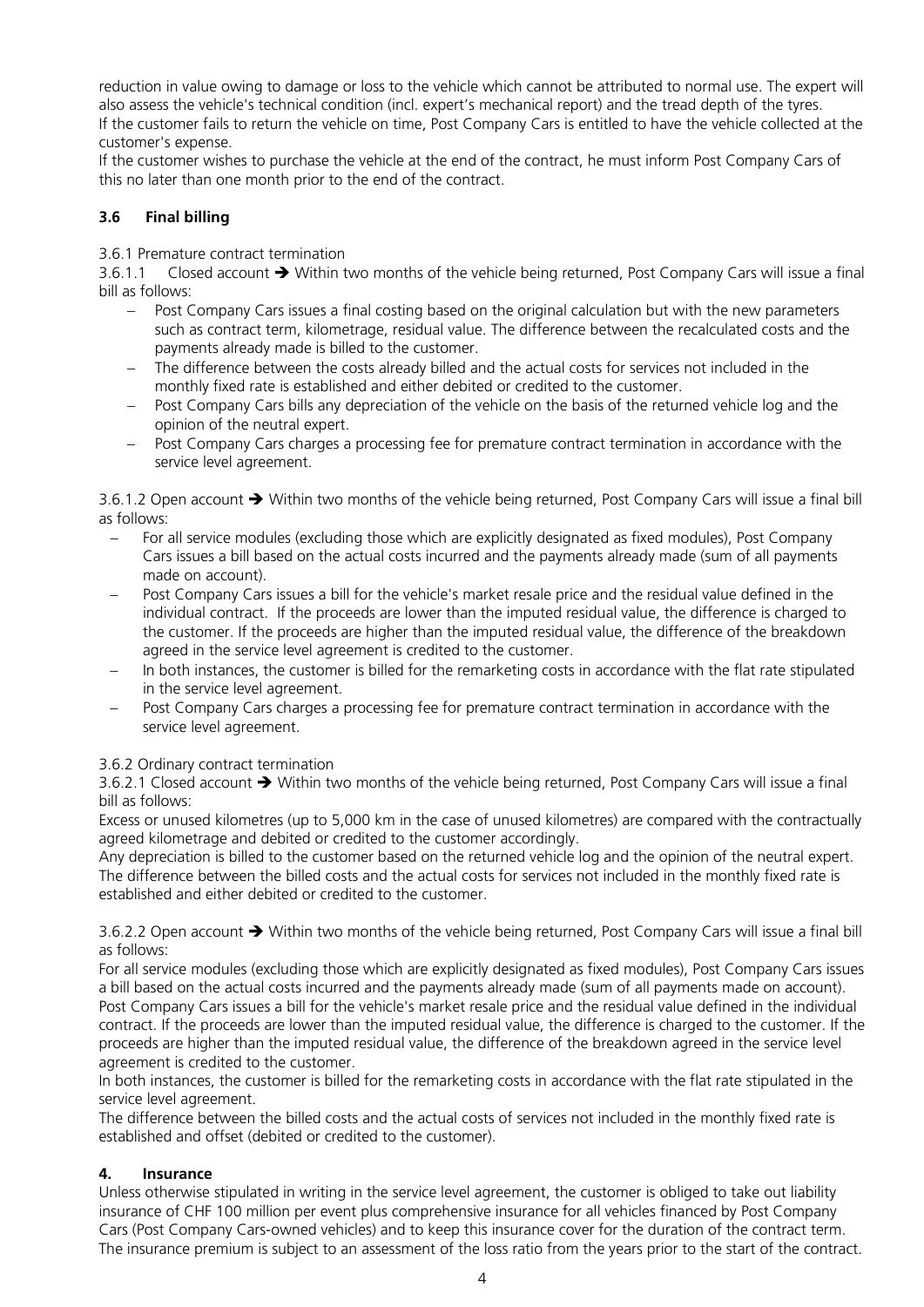In the event of total loss or theft, the ownerships rights of the vehicle are transferred to the insurer upon payment of compensation for the vehicle by the insurer, unless otherwise agreed.

Total loss or theft will lead to the premature termination of the contractual relationship governing the vehicle in question.

The conditions of the respective insurance contract apply, regardless of whether Post Company Cars procures the insurance agreement or whether the customer concludes the agreement himself.

If Post Company Cars is the vehicle owner and the vehicle is insured by the customer, the latter shall transfer all assignable claims resulting from this insurance policy to Post Company Cars by signing the preliminary/individual contract. If the insurance compensation is not sufficient to cover the damage/loss caused to Post Company Cars, the customer is obliged to pay the difference to Post Company Cars (in particular, excesses). Unless otherwise stipulated in the insurance contract, the insurer's current general terms and conditions for vehicle insurance apply.

## <span id="page-4-0"></span>**5. Onward invoicing and payment obligation**

All services used by the customer which are not included in the service level agreement nor in the preliminary/individual contract, or which transcend the agreed scope (e.g. if quotas are exceeded), are billed separately to the customer by Post Company Cars, according to use. If, once the final bill has been issued. Post Company Cars receives a further invoice for servicing, inspections and maintenance work etc., or charges for purchases made during the contract term or actual term of use for a given vehicle, due to the premature or ordinary termination of a contract, these costs will be passed on to the customer upon receipt.

The customer must take full responsibility for all payment obligations that arise in connection with the service level agreement and preliminary/individual contracts. Payments are also due if the vehicle is out of use. Vehicle defects or system breakdowns do not release the customer from payment or other obligations set out in the service level agreement and preliminary/individual contracts vis-à-vis Post Company Cars.

## <span id="page-4-1"></span>**6. Customer's liability**

The customer is liable to Post Company Cars in particular for:

- repairs and maintenance tasks (including mechanical repairs and bodywork damage) which are not attributable to normal use,
- damage or loss arising in connection with damage to or loss of a vehicle and which is not covered by insurance; regardless of whether the damage was caused by the customer, his agent, third parties, chance or force majeure.
- any misuse in connection with the use of maintenance services, fuel, fluids and oils.
- missing vehicle documentation, tyres, wheels, accessories and keys, etc., upon return of the vehicle.
- damage to property and/or personal injury caused to third parties by the vehicle.

The customer will release Post Company Cars from all justified claims for damages.

#### <span id="page-4-2"></span>**7. Description of service modules offered by Post Company Cars**

Post Company Cars offers the customer the following service modules. The service scope and customer-specific additions and adjustments are set out in the service level agreement.

# <span id="page-4-3"></span>**7.1 Management fee - Fixed module**

The customer pays a management fee for administrative expenses relating to fleet management. The service scope includes the management of all relevant vehicle data, maintenance of customer master data, changes to these data, contract amendments, service checks, invoicing, etc.

#### <span id="page-4-4"></span>**7.2 Amortization - Fixed module**

Amortization reflects the level of depreciation over the contract term based on the imputed residual value.

#### <span id="page-4-5"></span>**7.3 Interest on capital - Fixed module**

Interest on capital reflects capital costs over the agreed contract term. It is based on a fixed interest rate for the duration of the individual contract term.

#### <span id="page-4-6"></span>**7.4 Maintenance**

The following explains the term "maintenance" in more detail. The aim of maintenance is to ensure that vehicles are functional and to return them to this status through adequate measures in the context of maintenance work throughout their useful life and in line with legal requirements.

Servicing vehicles

The service scope includes all statutory inspections (e.g. exhaust emissions) and the service tasks as stipulated by the manufacturer/importer in the service book for the entire term of the individual contract. The customer is responsible for observing the service periods specified by the manufacturer. If the next regular service period is due within the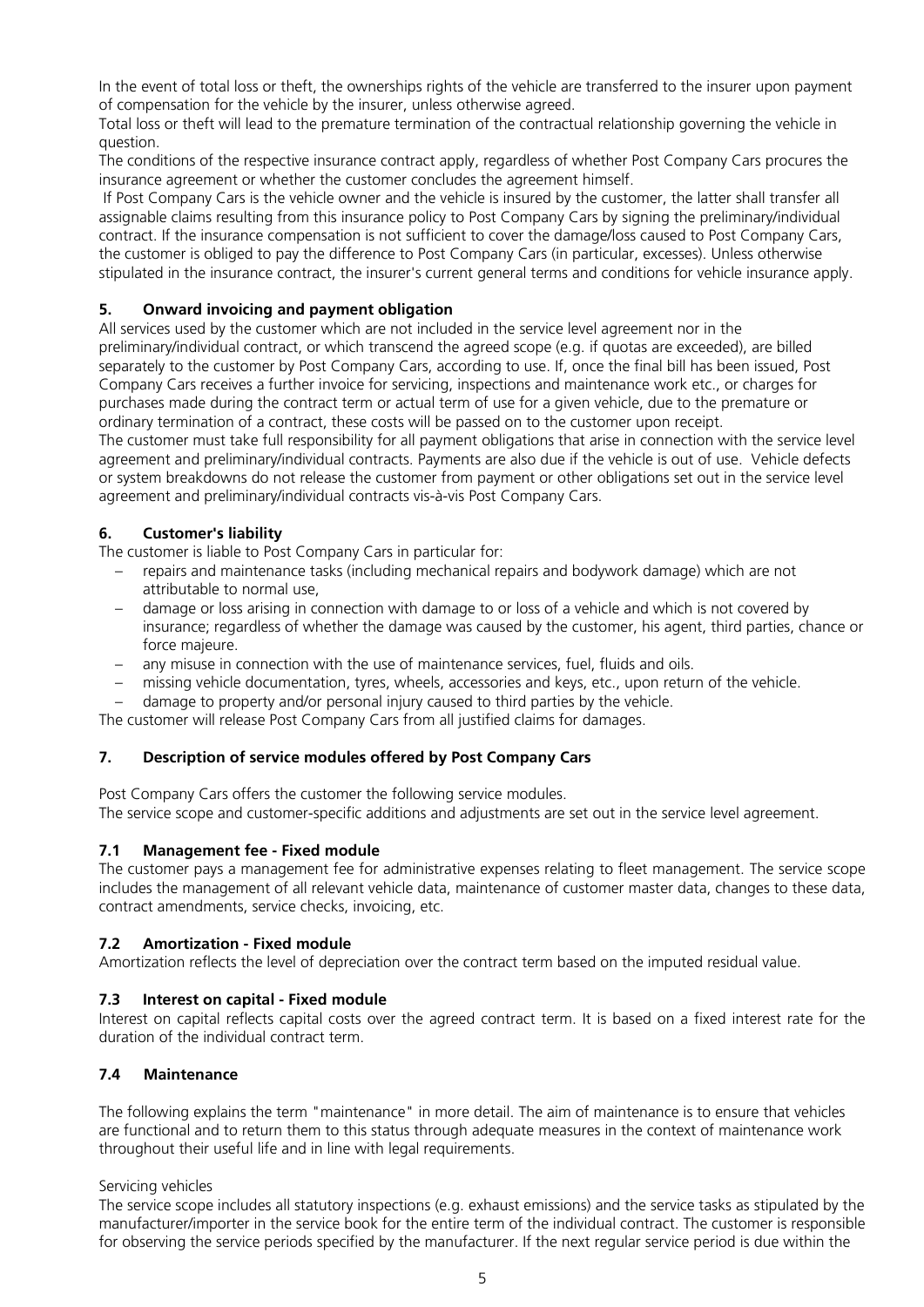next 4,000 km at the time the vehicle is returned, Post Company Cars reserves the right to have this work carried out and to charge the customer by means of a final invoice.

#### Repairs to the vehicle

The service scope includes all repairs and maintenance work resulting from wear and tear during normal use for the entire term of the individual contract. Repair work can only be commissioned by the customer if he or she bears the costs or if Post Company Cars has approved the work in advance.

## <span id="page-5-0"></span>**7.5 Optional maintenance contract with the manufacturer/importer**

The service scope includes maintenance contracts concluded with manufacturers/importers which have been explicitly agreed for the customer and defined in a corresponding supplier contract.

## <span id="page-5-1"></span>**7.6 Vehicle assembly, retrofitting, installation or disassembly repairs**

The service scope includes all repairs and maintenance work relating to superstructures, renovations and (dis)assembly agreed in the service contract resulting from normal wear and tear during the individual contract term. Repair work may only be commissioned by the customer if he bears the costs or if Post Company Cars has given its prior written consent.

## <span id="page-5-2"></span>**7.7 Tyre replacement - quota**

Tyre replacement is included in the monthly flat rate for the duration of the individual contract term (in line with the quota defined in the preliminary/individual contract). If the quota agreed in the individual contract is exceeded, the additional costs will be passed on to the customer. Tyre replacement is as follows:

- Tyre line as per service level agreement
- Dimension as per vehicle title, the maximum permitted tyre dimension is that which was mounted on the original or optional wheel rims when the vehicle was delivered

Additional costs for larger or special tyres are passed on to the customer.

The customer is responsible for monitoring the condition of the tyres and replacing them in accordance with statutory requirements. If the tyre profile is less than 4 mm upon return of the vehicle, Post Company Cars is entitled to replace these tyres and charge the customer as part of the final bill.

### <span id="page-5-3"></span>**7.8 Seasonal tyre change - quota**

The service scope includes a twice-yearly tyre change (from winter to summer tyres and summer to winter tyres) on all wheels. If the tyres are changed more than twice in a year, the additional costs are passed on to the customer.

# <span id="page-5-4"></span>**7.9 Seasonal wheel change - quota**

The service scope includes a twice-yearly wheel change (from winter to summer wheels and summer to winter wheels). If the wheels are changed more than twice a year, the additional costs are passed on to the customer.

#### <span id="page-5-5"></span>**7.10 Tyre storage**

The service scope includes storage of four tyres or wheels per vehicle.

#### <span id="page-5-6"></span>**7.11 Matriculation costs - Variable module**

Post Company Cars organizes the initial registration of the vehicle with the customer, the number plates and the vehicle licence for each vehicle. Post Company Cars also cancels the vehicle licence upon expiry of the individual contract. Costs for alterations during the contract term are not included in the flat rate and will be passed on to the customer.

#### <span id="page-5-7"></span>**7.12 Road tax - Variable module**

The road taxes of the canton in which the vehicle is matriculated apply. If costs are billed in advance and if billed amounts are refunded to the customer, for whatever reason, Post Company Cars will calculate the costs in days according to the licence period. Road tax bills received by customers are to be forwarded to Post Company Cars. In the event of tax increases or reductions, the monthly flat rate is adjusted accordingly as part of a recalculation, or else the difference is offset in the final bill.

#### <span id="page-5-8"></span>**7.13 Motorway permit sticker - Variable module**

One motorway permit sticker per vehicle per year is included in the flat rate. The cost for each additional permit sticker is passed on to the customer.

#### <span id="page-5-9"></span>**7.14 Vehicle inspection - Variable module**

Official charges for statutory inspections such as motor vehicle inspections are included in the service scope, providing these are due within the contract term.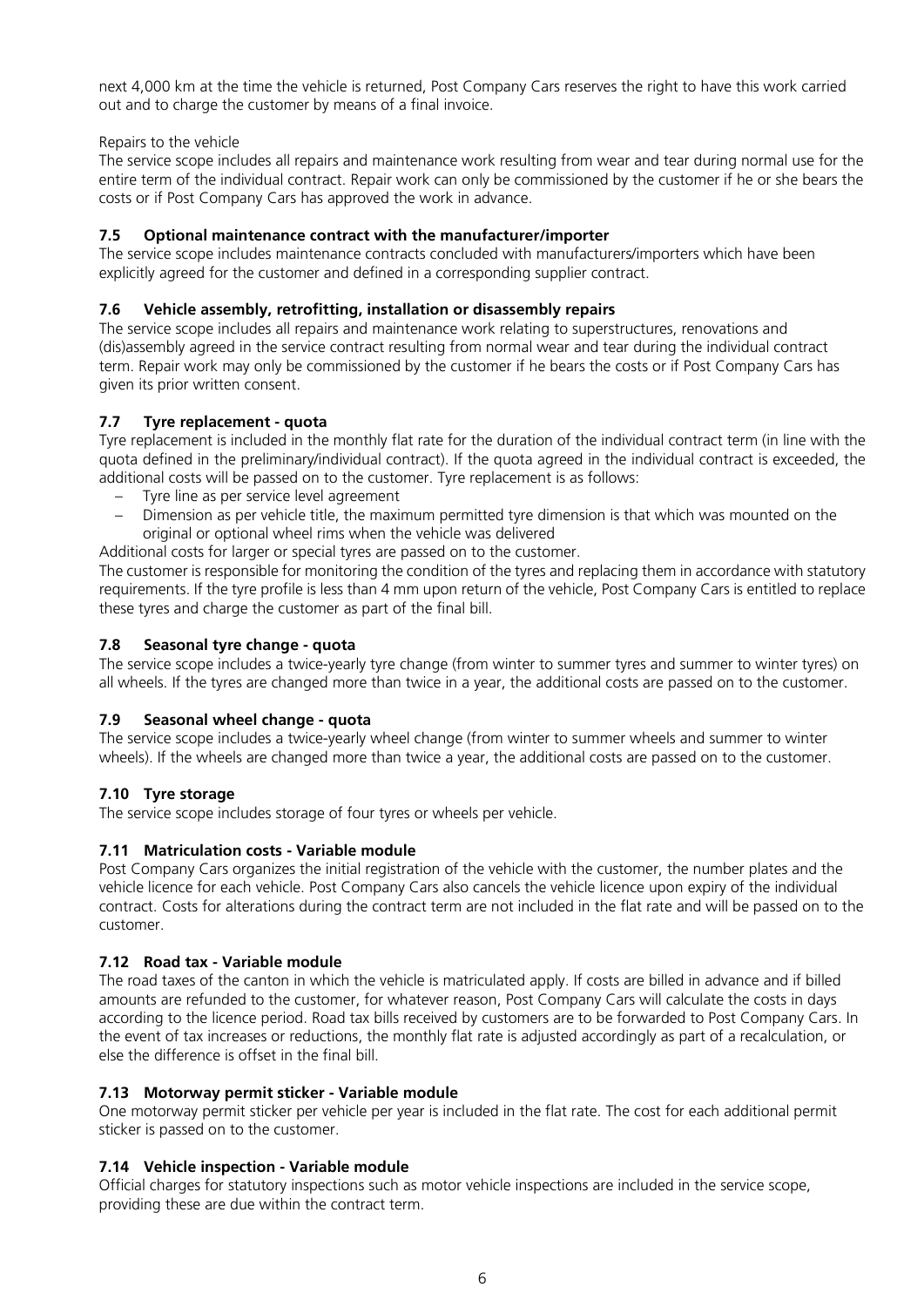# <span id="page-6-0"></span>**7.15 Post Company Cars liability insurance - Fixed module**

The customer is insured against civil claims brought against him in accordance with statutory liability provisions as a result of:

- injuring or killing a person
- damaging or destroying property (goods).

The insurance contract attached to the service level agreement as an integral component is decisive for the liability insurance.

The customer's deductible is CHF 500 per event unless otherwise agreed in the respective insurance contract. The insurance cover ends when the vehicle is returned (cancellation of vehicle licence by the road traffic department).

## <span id="page-6-1"></span>**7.16 Customer's liability insurance - Variable module**

The insurance contract made available to Post Company Cars by the customer at the start of the contract is decisive for the liability insurance.

The insurance cover ends when the vehicle is returned (cancellation of vehicle licence by the road traffic department).

## <span id="page-6-2"></span>**7.17 Post Company Cars comprehensive insurance - Fixed module**

Registration with the insurer and the insurance contract attached to the service level agreement as an integral component are decisive for vehicle cover.

The respective property value limits apply for comprehensive insurance (list price plus accessories and extra equipment). If these limits are exceeded, an additional agreement must be concluded with the insurer. The customer's deductible is CHF 1,000 per event (collision risk) for all vehicles, unless otherwise agreed in the respective insurance contract.

The insurance cover ends when the vehicle is returned (cancellation of vehicle licence by the road traffic department).

#### <span id="page-6-3"></span>**7.18 Customer's comprehensive insurance - Variable module**

Registration with the insurer and the insurance contract made available to Post Company Cars by the customer at the start of the contract are decisive for vehicle cover.

The respective property value limits apply for comprehensive insurance (list price plus accessories and extra equipment). If these limits are exceeded, an additional agreement must be concluded with the insurer. The insurance cover ends when the vehicle is returned (cancellation of vehicle licence by the road traffic department).

### <span id="page-6-4"></span>**7.19 Additional Post Company Cars insurance - Fixed module**

The customer may take out the following insurance: parking damage, passenger insurance, gross negligence waiver, legal protection insurance, breakdown insurance.

The insurance contract attached to the service level agreement as an integral component is decisive for each insurance policy taken out.

The insurance cover ends when the vehicle is returned (cancellation of vehicle licence by the road traffic department).

#### <span id="page-6-5"></span>**7.20 Additional customer insurance - Variable module**

The customer may take out the following insurance: parking damage, passenger insurance, gross negligence waiver, legal protection insurance, breakdown insurance.

Registration with the insurer and the insurance contract made available to Post Company Cars by the customer at the start of the contract are decisive. Unless otherwise stipulated in the insurance contract, the insurer's current general terms and conditions of insurance apply. The insurance cover ends when the vehicle is returned (cancellation of vehicle licence by the road traffic department).

#### <span id="page-6-6"></span>**7.21 Claims management**

Claims management in the event of accidents is billed separately to the customer in accordance with the flat rate per case, as stipulated in the service level agreement.

The following services will be provided by Post Company Cars:

- Coordination of emergency services (excl. breakdown service) and replacement vehicle if required, cost recovery in accordance with the service scope of the insurance contract
- Commissioning of assessors or insurance experts
- Advice/decision on whether to maintain or exchange the vehicle
- Commissioning of partner garage to carry out the maintenance work
- Invoice checks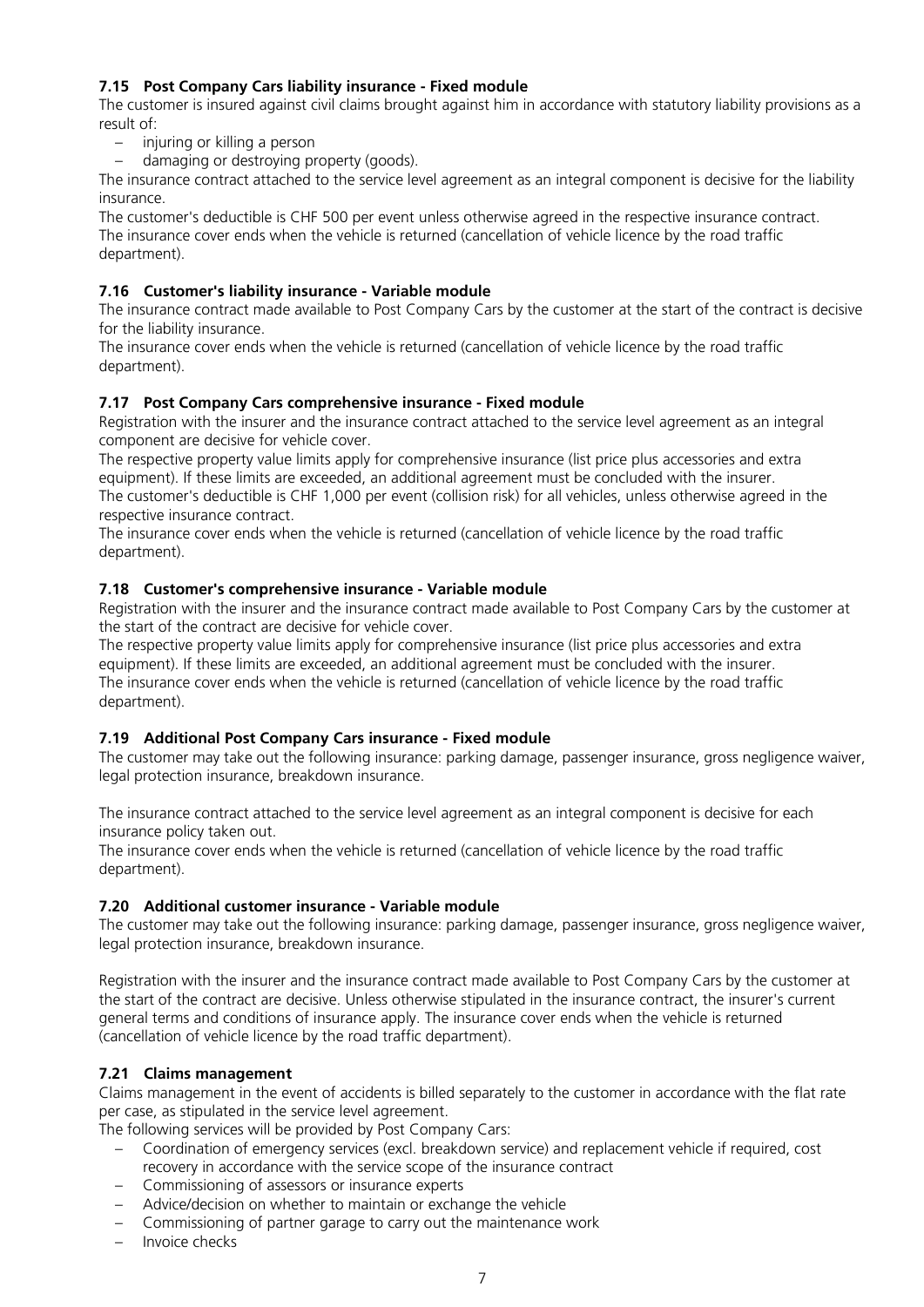– Processing of claim with the insurance company providing the customer is insured (comprehensive) The customer undertakes to report all loss events to Post Company Cars immediately via a European Accident Report, the insurer's loss report form or the Post Company Cars loss form (home page).

# <span id="page-7-0"></span>**7.22 Replacement vehicle**

Claims for a replacement vehicle during the individual contract term are based on the quota (number of days) for maintenance and repairs (excl. accident repairs) stipulated in the individual contract for plannable maintenance work (excluding maintenance repairs as a result of collision, accident or impact damage).

Replacement mobility for special vehicles or vehicles with superstructures or built-in components is to be agreed separately in the individual contract, whereby the costs are not included in the mobility flat rate. These costs are billed separately to the customer per event.

Replacement vehicle costs which exceed the services agreed in the individual contract are billed separately to the customer at regular market prices, per vehicle category and per day.

# <span id="page-7-1"></span>**7.23 Assistance**

The breakdown and accident service includes towing a vehicle which can no longer be driven owing to a technical breakdown or vehicle recovery following an accident for the duration of the individual contract term, whereby the costs resulting from the accident are handled by the insurance company, providing cover exists. Assistance usually includes services offered by the manufacturer/importer. However, it is at the discretion of Post Company Cars to appoint an accredited partner to offer the breakdown and accident service – for economic, organizational or quality reasons.

In the event of a breakdown or accident, the vehicle will generally be transported to the nearest brand dealership.

# <span id="page-7-2"></span>**7.24 Fuel - onward invoicing**

The actual costs are always passed on directly to the customer.

The customer purchases fuel (using the filling card for the respective vehicle) from the Post Company Cars fuel partner for the duration of the individual contract term. Post Company Cars guarantees the relevant filling card management (card costs, card orders, card blocking, card replacement, collection and reporting). The fuel costs are billed to the customer on a monthly basis in accordance with the actual volume purchased and are thus not included in the monthly flat rate.

# <span id="page-7-3"></span>**7.25 Corporate CarSharing – module**

The scope of services in the Corporate CarSharing module includes:

- the installation, set-up, rental and expansion of CarSharing hardware;
- the one-time initial configuration of the CarSharing portal and the initial entry of vehicles and locations in the Corporate CarSharing portal by Post Company Cars;
- training and documentation for the administrator and training documents for drivers;
- the use of CarSharing software, including the Corporate CarSharing portal and the Corporate CarSharing App, for an unlimited number of users;
- 24/7 support for the administrator and drivers via the Post Company Cars Service Center.

# CarCare (optional)

The scope of services for the CarCare option includes monthly cleaning of interiors and exteriors and technical checks of the vehicle at the customer's premises.

- Interior cleaning, including the boot: removal of waste found in the interior (including the ashtray); dusting of all surfaces (dashboard, center console, door trims, steering wheel, etc.), and wiping of all surfaces with a surface cleaner; dry vacuuming of all seats, and removal of small stains (up to the size of a 5-franc coin); washing of all interior windows with glass cleaner, followed by drying; beating and dry vacuuming of foot mats.
- Exterior cleaning: wiping of body, rims and windows with a cleaning agent, followed by drying.
- Technical checks: checking for damage to inventory and bodywork; checking of levels and refilling screenwash; checking of levels for oil, coolant and brake fluid (no refilling); regular servicing; checking of tyre pressure, condition and profile; replacement of the motorway tax sticker; checking of lights (interior and exterior) and signals; checking of vehicle functionality/warning lights/indicators.

#### RFID (optional)

The scope of services for the RFID option includes access to the vehicles and to the key cabinet via RFID cards.

#### <span id="page-7-4"></span>**7.26 Telematics - Variable module**

The service scope includes hosting and communication fees. The costs for telematics hardware and (dis)assembly are passed on to the customer.